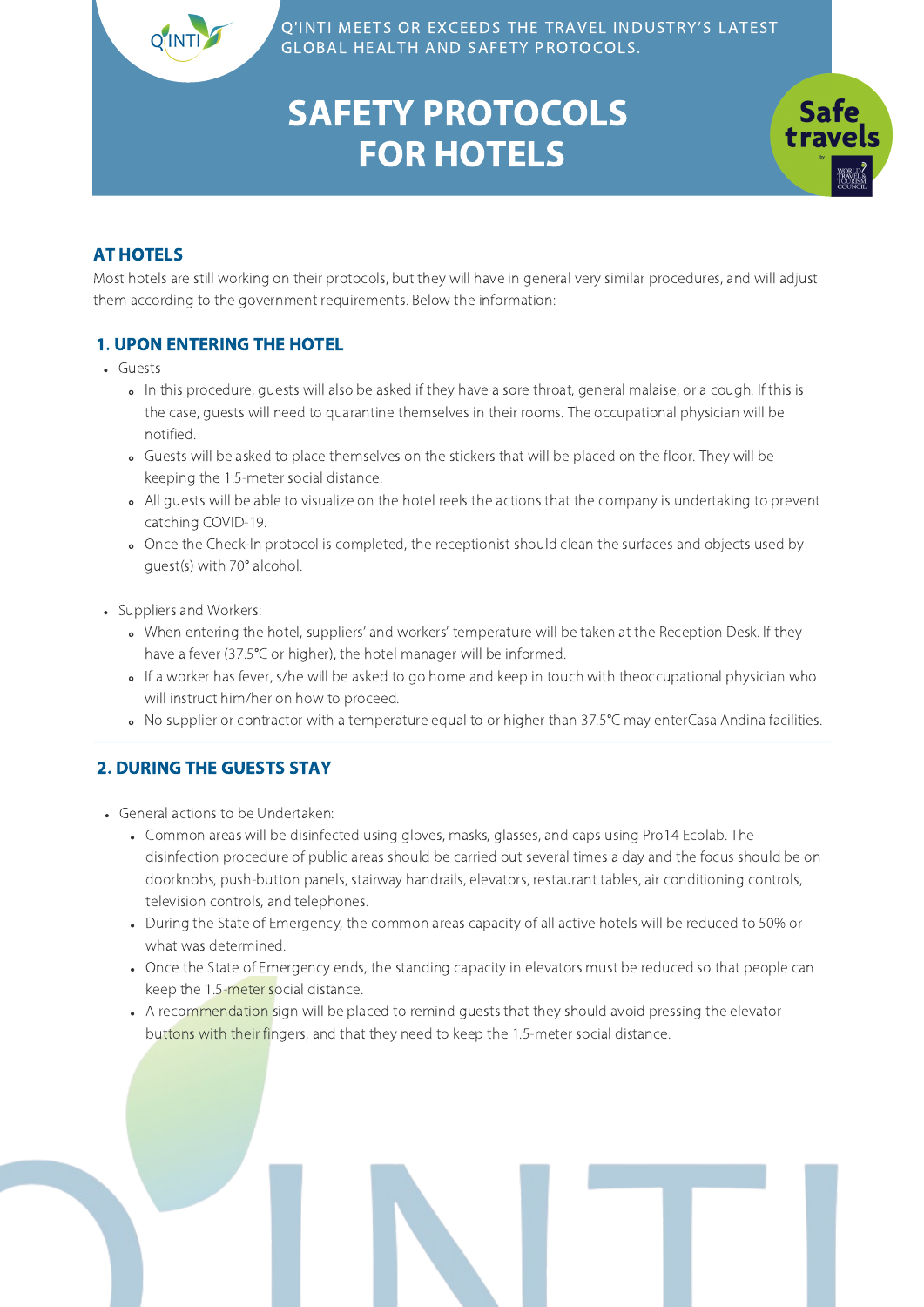

**Safe** 

# SAFETY PROTOCOLS FOR HOTELS

#### DURING THE GUESTS STAY

• Items in the room

- 100% of stationery (brochures, tent cards in general, different kinds of advertisements, etc.) will be eliminated.
- Regarding Guest:
	- Always remind guests that they must wear their masks.
- Regarding Workers:
	- All workers working inside the hotel will need to wear an N95 / KN95 mask in order to reduce the virus infection as much as possible.
	- Masks will be handed out to each worker. They will wear the mask for 10 calendar days and then they need discard them.
	- To correctly keep and preserve the masks during the period that they will not be used, a paper bag will be provided to each worker.
	- Workers will use the masks while going back and forth to their homes in order to reduce the contagion risk in high-traffic areas and to avoid community transmission.
	- Internal communication updates on protection methods will permanently take place which are to be followed by personnel.
	- Protection and prevention measures to be developed according to their jobs will be reinforced in briefings.

Health Care requirement:

- In Quarantine Type Guests
	- In case a guest needs medical attention, the occupational physician will be informed to coordinate with guest's company and/or insurance company, or SAMU (Emergency Medical Care Service) as appropriate.
	- In case a serological or molecular test is required, testing will take place in a special area fit for that purpose. Guests to be tested will approach one by one and will stay in their rooms until they are called to take the test.In case a guest requires to be transferred to a medical center, no company car will be used for this transportation.
	- In case a guest has private insurance, the incidence may be reported to his/her insurance company so that the insurance company takes care of guest's medical care.

Regular Paying Guests

- Upon receiving information from a guest regarding his/her symptomatology (a suspicious case), or if there is a guest who is generally in bad health, the hotel manager will contact the guest and ask him/her about his/her symptomatology.
- This information will be immediately communicated to the occupational physician. Should it be a coronavirus case, then the protocols provided for by the Ministry of Public Health will be activated. The guest will be recommended to call 113 or 988-353-819 (The Ministry of Public Health's call numbers on EPIDEMIOLOGY). While representatives of the Ministry of Public Health get to the hotel, guest(s) must be isolated in his/her room along with the guests who were in the same room. If quest(s) used the elevator, it needs to be blocked and disinfected with the personal protective equipment described in 5.1 Attachment One
- .In case guests work for a private company that is paying for the accommodation, the company needs to contact a private doctor to take care of guest(s).
- If guest(s) have private health insurance, the insurance company should be informed. The insurance company will be requested to provide for medical care.If a guest requests medical attention for any other kind of respiratory symptoms, the Swiss Alert ambulances or local medical care companies will be contacted according to the current agreement. The guest must pay for the cost at checkout via a push-button panel in accordance with current protocols.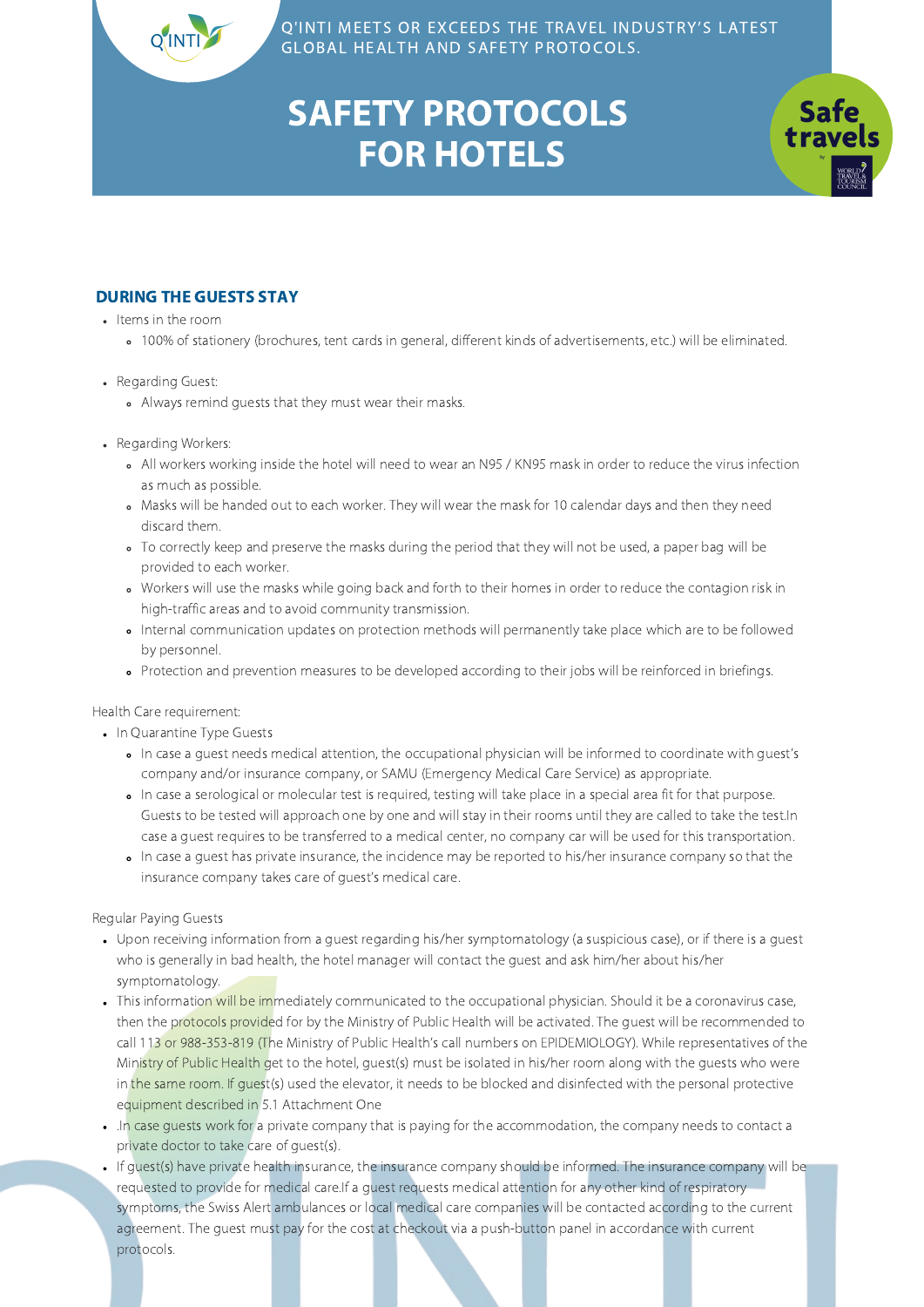## SAFETY PROTOCOLS FOR HOTELS



#### DURING THE GUESTS STAY

Room Cleaning procedure

- All Housekeeping employees will wear personal protective equipment (cap, goggles, N95/KN95 mask, nitrile gloves and non-slip shoes) throughout the room cleaning procedure.
- At checkout, all rooms must be disinfected with Pro14 Ecolab, prior to normal room cleaning.
- Suspicious Case Regarding A Ministry of Public Health / Company Quarantine Guest:a.
	- Before cleaning the room, Housekeeping staff will inform the Reception Desk who will inform guest(s).
	- Rooms and bathrooms will be cleaned according to the frequency of cleaning of what was agreed upon with the company. Housekeeping staff will be using the personal protection equipment described in 5.1 Attachment One.
	- While Housekeeping staff is cleaning, guest(s) should remain seated in a desk chair with his/her/their masks on.
	- Linen will be changed. Clean sheets and towels bagged in a plastic bag will be placed on the mattress. Guest(s) will proceed to make the bed, in order to comply with biosecurity protocols.
	- All surfaces will be cleaned with Pro 14 Ecolab.When guest(s) check(s) out, cleaning will be performed in the same manner. If guest(s) test(s) positive to COVID-19 quick tests, this cleaning and disinfect procedure will take place for two (2) days, and the beds will be made on the third day.
	- Housekeeping staff who clean rooms of guests that have tested positive for COVID-19 will become part of a daily medical surveillance program in charge of the occupational physician.

 $\circ$ Laundry Procedure:

- Ministry of Public Health Guests or Suspicious Cases or Positive COVID Confirmed Cases
	- The linen will be sent in a RED bag (labeled with the name of the hotel, date on which the linen was removed from the bed, and with the word POSITIVE in capital letters). Linen will be treated differently. It will have to go through a sanitary barrier.
- Private (or Private Company) Guests with COVID negative results:
	- The laundry procedure will be completely normal.
	-

Food Procedure:

General requirements:

- All restaurant staff must wear either N95/KN95 masks and glasses.
- Hostesses or waiters will ask guests who arrive at the restaurant (when the law allows it), to go through the disinfection ritual: they should clean their hands with alcohol gel and clean the soles of their shoes by stepping in a footbath.
- The temperature of all those arriving at the restaurant will be checked.Buffet service will be suspended until further notice. Walk-in access to all our restaurants and bars is suspended for all services while the State of Emergency lasts.
- o Once the State of Emergency has ended, or according to regulations, the seating capacity will be 50% of full seating. Tables will be separated by at least 1.5-meters.If restaurants have a different entrance than the main hotel door, a disinfection zone must be installed. (Footbath according to attachment three, a hand gel dispenser, and alcohol spray).
- Eliminate plastic placemats and linen. They will be replaced by disposable paper placemats and linen.
- Eliminate table assembly. Table assembly will be carried out according to guests' arrival. If there is a guaranteed influx of people, table assembly will take place beforehand.
- Remove laminated cards. Implement paper menus for guests to tick the dishes they want to order.
- HACCP measures must be applied 100% in all F&B procedures.
- F&B stands to wash their hands every 20 minutes with soap and water to reduce contagion andcontamination.
- Transport the dishes using dome lids or stretch film to cover the food.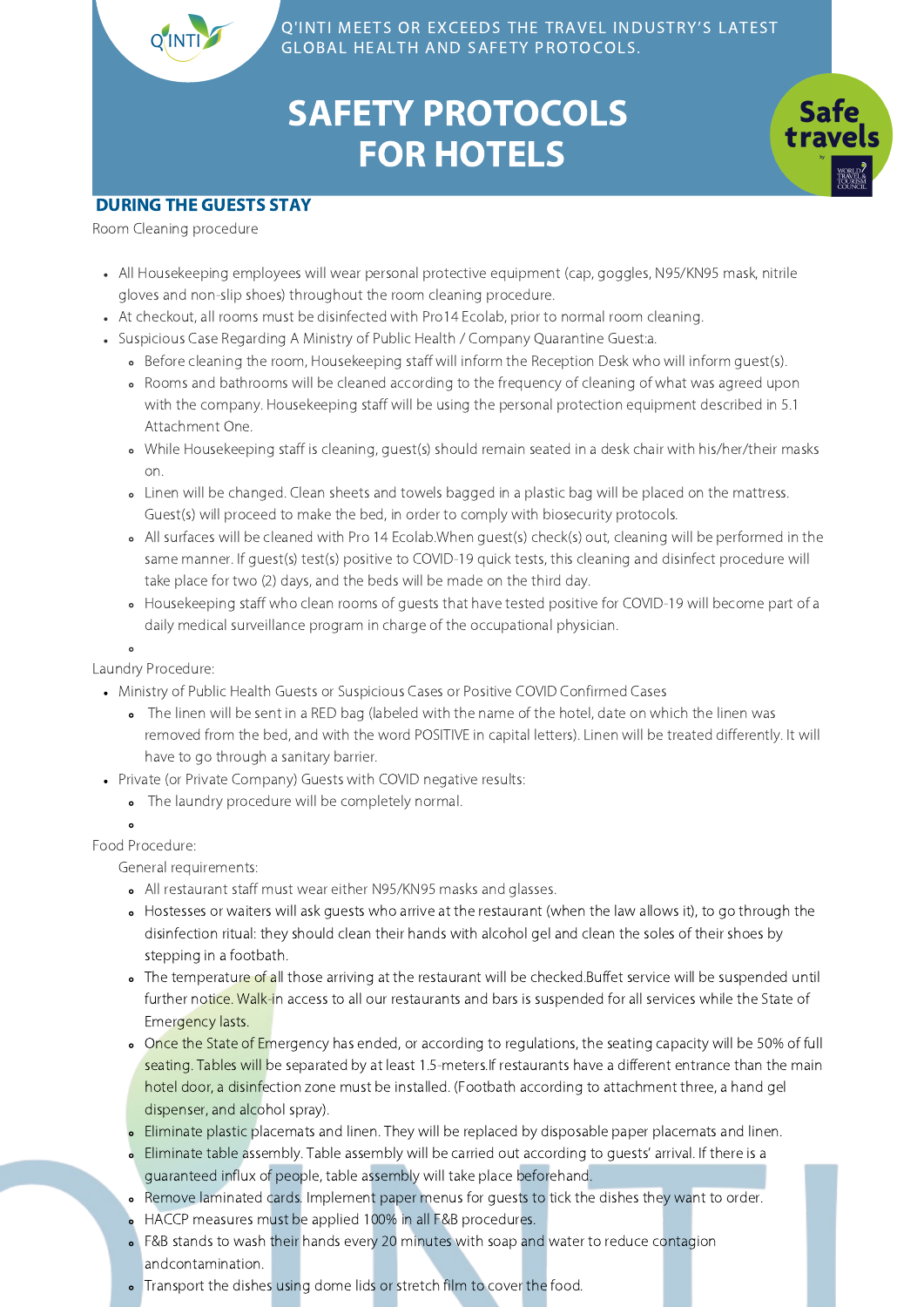**Safe** 

## SAFETY PROTOCOLS FOR HOTELS

#### DURING THE GUESTS STAY

Food Procedure:

- Guests Considered "Suspect Case" or Confirmed Cases:•
	- Guests will be provided with food through Room Service in disposable utensils inside a paper bag.
	- The person carrying the tray should wear glasses, gloves, and a mask and leave the tray on a cart, luggage rack, or table outside the room. Guest will proceed to open the door and take his/her food into the room
- .Private Guest:
	- During the State of Emergency, Room Service will provide guests with food.
	- The tableware used will be ceramic and will follow regular care standardprocedures.
	- . The food will be served through Room Service.
	- Once the State of Emergency is over, guests will be able to go to the restaurants,taking into account the permitted seating capacity
	- .In case we have room service / minibars requests, products bought will be chargedto the room. The Reception Desk will settle the bill through PAY-U every three daysand the receipt will be sent to guests in an envelope and put under the door.
	- To pay through PAY-U, the Reception Desk will send the respective link to guest's e- mail or WhatsApp according to the settlement, thus avoiding contact and exposurewith guest(s).
	- In the case a POS must be used or cash needs to be collected, the credit/debit cardas well as the banknoteand-coin disinfection protocol will be carried out.

Maintenance Procedure•

- In the event that an urgent maintenance is required for a room of a guest considered to be a Suspicious or Confirmed COVID-19 Case, staff will enter the room wearing full protective equipment in accordance with 5.1 Attachment One.
- For the cases of guests with a negative result for COVID-19 who are private or company guests, staff will enter the room wearing latex gloves, a N95/KN95 mask, a full face mask with filters, and safety glasses.

#### DURING CHECK OUT

Service at Check-out

- Guests Who Have Not Tested Positive for COVID-19
- . The normal checkout procedure will take place.
- Guests Who have Tested Positive for COVID-19:
	- Guests who have tested positive for COVID-19 should wait to be transferred to a specialized center.

Employee with Symptoms

- Procedure to be followed in case an employee has Covid-19 symptoms or tested positive for Covid-19:
	- The Head of Security will check the cameras to record possible contacts of the sick employee with quests and employees during his/her shifts in the previous 14 days.
	- All direct contacts will be quarantined at their home or at the hotel. Each case will be analyzed individually. In addition, employees who were in the same room with the "sick" employee will be quarantined. Isolation time will be for 14 days from the day of the COVID- 19 results. A quick test must be carried out before being discharged.